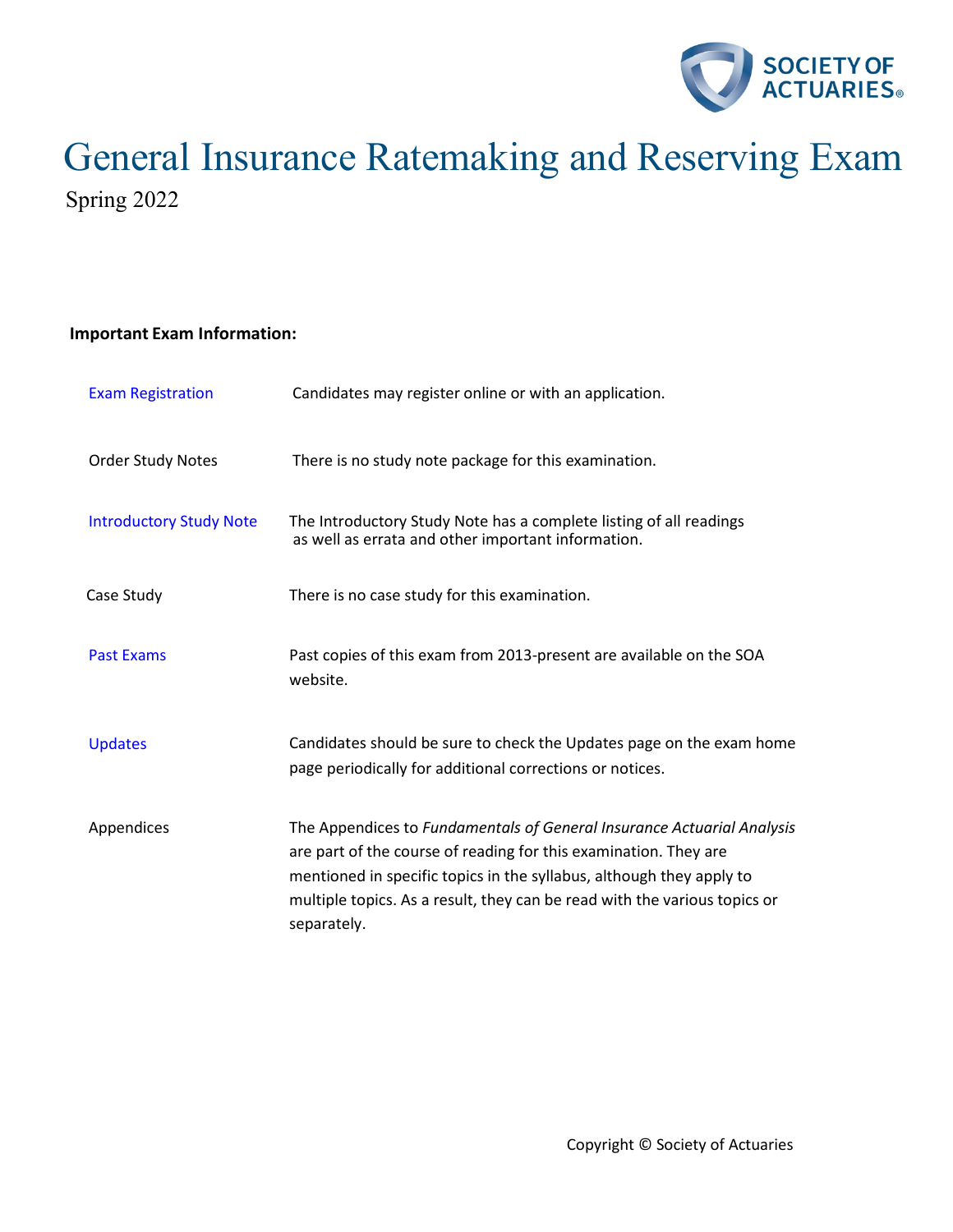# **1. Topic: Introduction and Key Considerations**

#### **Learning Objectives**

The candidate will understand the key considerations for and key concepts underlying general insurance actuarial work.

#### **Learning Outcomes**

The Candidate will be able to:

- a) Identify sources of professionalism requirements and good practice
- b) Demonstrate knowledge of good practice related to actuarial work
- c) Use the actuarial control cycle to frame actuarial work
- d) Understand the components of ultimate values
- e) Explain how estimates of ultimate values are used
- f) Demonstrate the importance of understanding key terminology and interrelationships
- g) Identify different types of data used for actuarial work
- h) Explain the responsibilities of the actuary related to data
- i) Describe how and why data are segregated and aggregated
- j) Describe qualitative information required for actuarial work
- k) Understand the sources of data and information for actuarial work
- l) Understand credibility as used for actuarial work
- m) Explain the application of trend adjustments in actuarial work
- n) Illustrate the types of trend that influence the future cost of claims, expenses, and premiums
- o) Identify the actuary's responsibilities with regards to documentation for actuarial work
- p) Describe the role of professional judgment in actuarial work
- q) Understand the types of reinsurance and key reinsurance terms
- r) Explain the principal functions of reinsurance
- s) Analyze and describe the types of reinsurance
- t) Understand important reinsurance contract provisions that potentially affect actuarial work

## **Resources**

- *Fundamentals of General Insurance Actuarial Analysis*, J. Friedland, Second Edition, 2021
	- o Part 1: Introduction
	- o Part 2: Key Concepts

**[Candidates may also use First Edition, 2013 (Parts 1 & 2) with 2019 Supplement ( Chapter 4 and Appendix H)]**

• *Actuarial Standards of Practice, Actuarial Standards Board of the American Academy of Actuaries,* o [No. 25, Credibility Procedures, 2013](http://www.actuarialstandardsboard.org/wp-content/uploads/2014/02/asop025_174.pdf)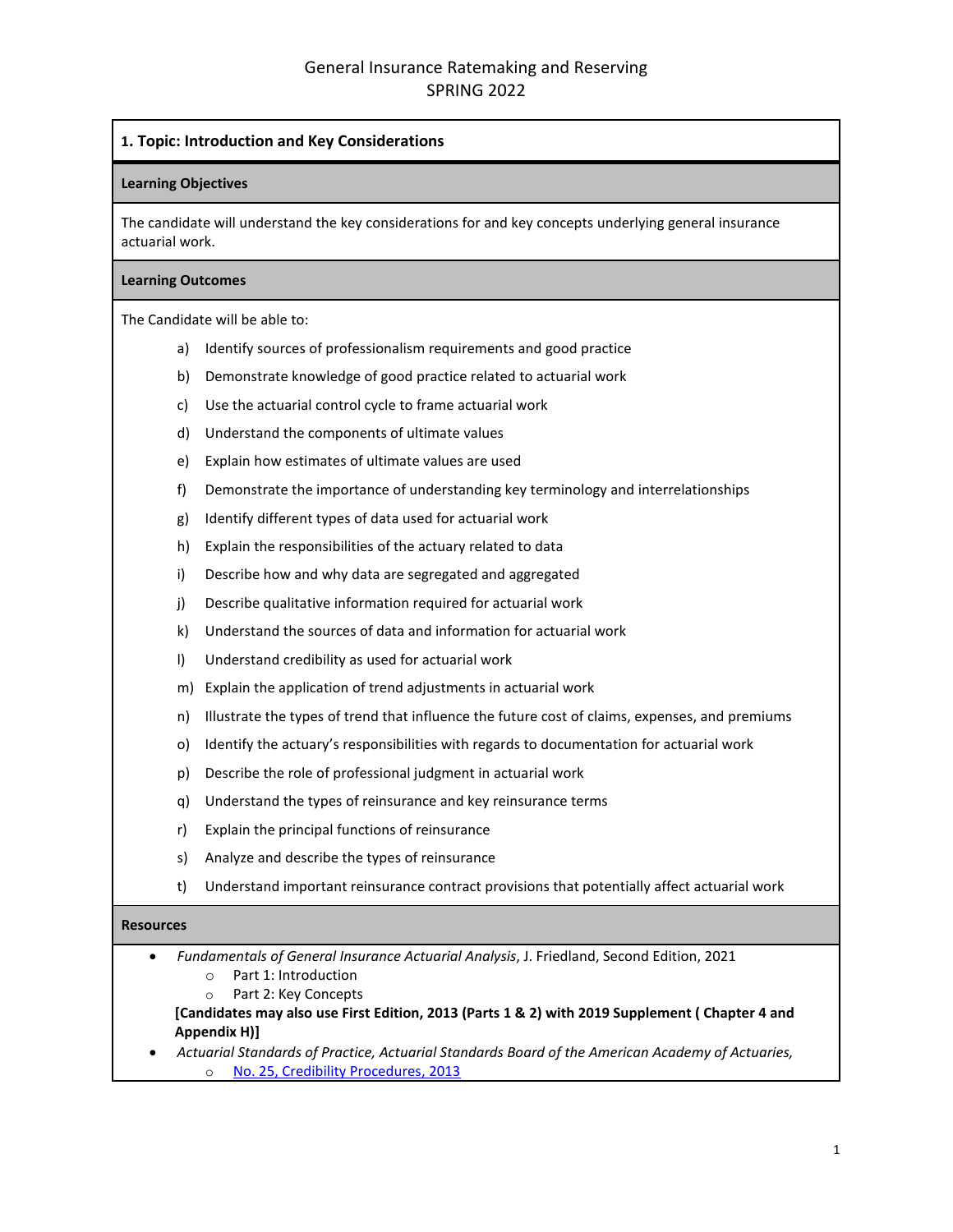# **2. Topic: Preparing Claims and Exposure Data for Actuarial Work**

#### **Learning Objectives**

The candidate will demonstrate the ability to prepare claims and exposure data for general insurance actuarial work.

#### **Learning Outcomes**

The Candidate will be able to:

- a) Create development triangles of claims and counts from detailed claim transaction data
- b) Describe the different types of exposures used for conducting actuarial work
- c) Calculate written, earned, in-force and unearned premiums for portfolios of policies with various policy terms and earnings patterns
- d) Adjust historical earned premiums to current rate levels
- e) Understand types of changes influencing average premium levels
- f) Describe adjustments needed to estimate ultimate premiums

#### **Resources**

- *Fundamentals of General Insurance Actuarial Analysis*, J. Friedland, Second Edition, 2021
	- o Part 3: Preparing the Data

**[Candidates may also use First Edition, 2013 (Part 3) with 2019 Supplement (Chapter 11)]**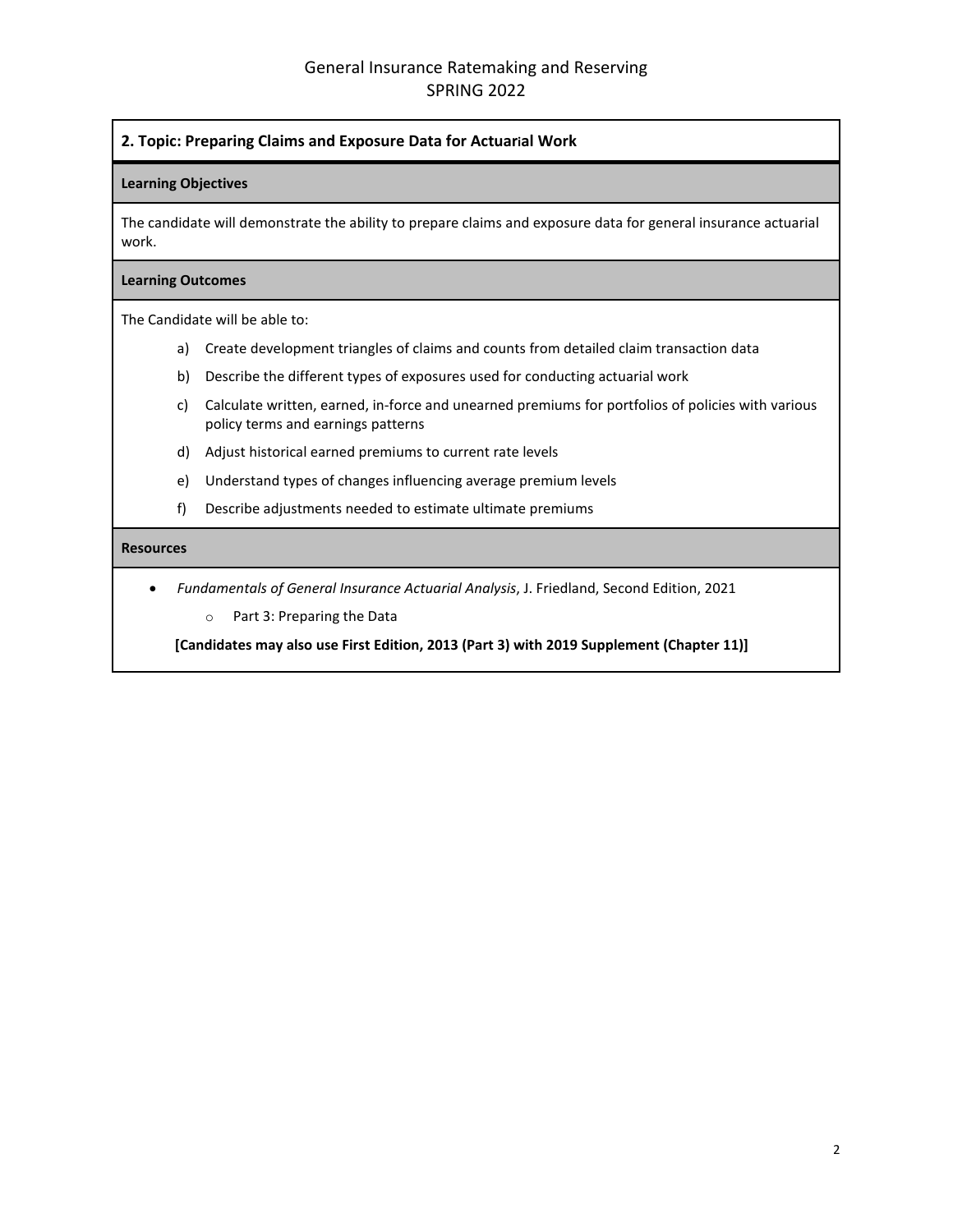# **3. Topic: Projecting Ultimate Claims**

#### **Learning Objectives**

The candidate will know how to calculate and evaluate projected ultimate values.

#### **Learning Outcomes**

The Candidate will be able to:

- a) Identify considerations for selecting methods for estimating ultimate claims
- b) Identify and describe good practice related to projecting ultimate claims with regard to required data, large claims, reinsurance recoverables, and comparison of current to prior actuarial work
- c) Identify the types of development triangles that can be used for investigative testing
- d) Analyze development triangles for investigative testing
- e) Describe the key assumptions underlying the following projection methods: development method, frequency-severity methods, expected method, Bornhuetter Ferguson method, Benktander method, Cape Cod method, Generalized Cape Cod, and Berquist-Sherman adjustments to the development method
- f) Demonstrate knowledge of good practice related to projecting ultimate values
- g) Estimate ultimate values using the methods cited in (e)
- h) Explain the effect of changing conditions on the projection methods cited in (e)
- i) Assess the appropriateness of the projection methods cited in (e) in varying circumstances
- j) Evaluate and justify selections of ultimate values based on the methods cited in (e)
- k) Estimate ultimate claims by layer using common methods
- l) Understand the differences in development patterns and trends for various claim layers

#### **Resources**

- *Fundamentals of General Insurance Actuarial Analysis*, J. Friedland, Second Edition, 2021
	- o Part 4: Basic Methods for Estimating Ultimate Claims
	- o Appendices A through G

**[Candidates may also use First Edition, 2013 (Part 4 and Appendices A – F) with 2019 Supplement (Chapters 14, 19, 20 and Appendix I)]**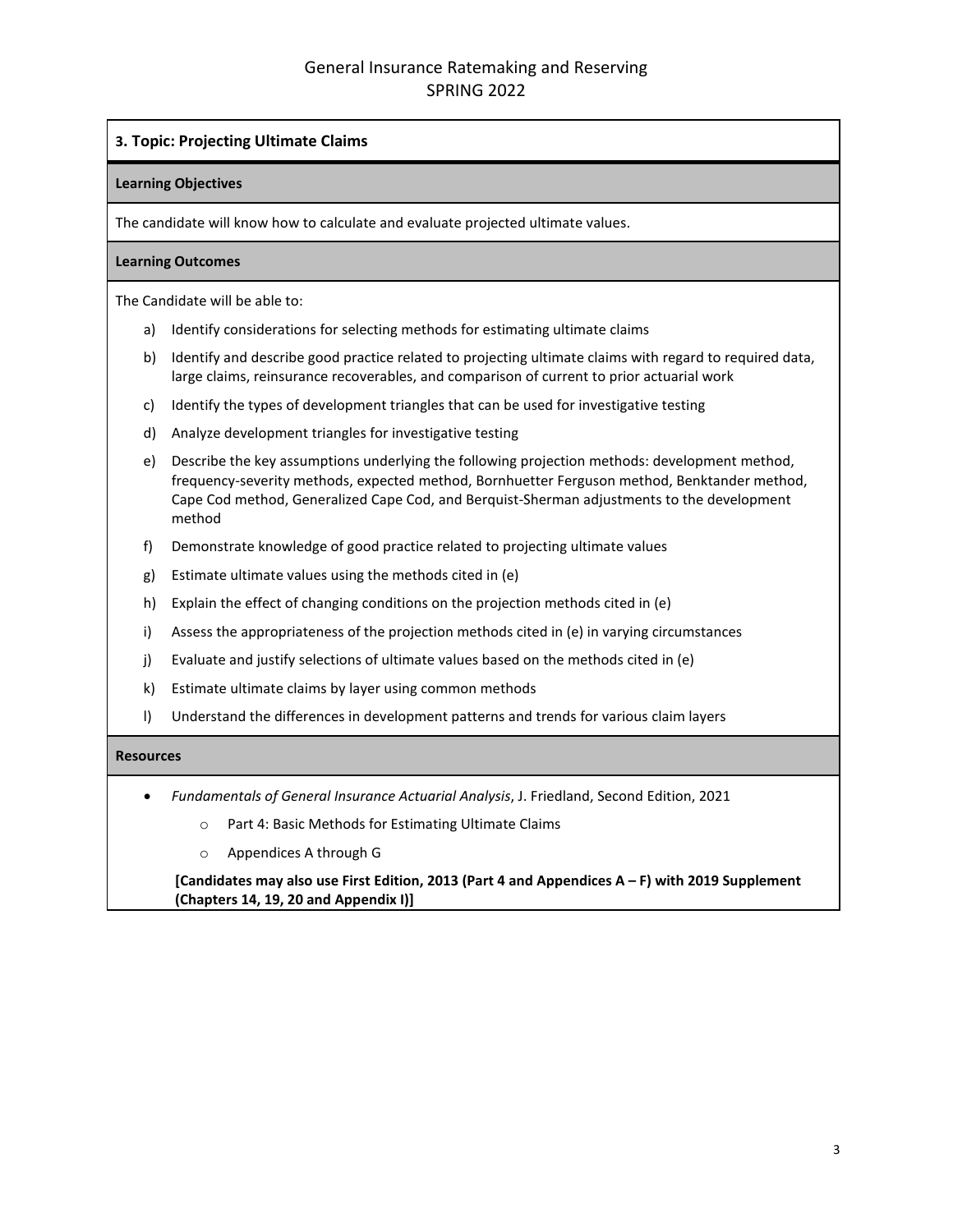# **4. Topic: Financial Reporting**

# **Learning Objectives**

The candidate will understand financial reporting of claim liabilities and premium liabilities.

# **Learning Outcomes**

The Candidate will be able to:

- a) Describe the key assumptions underlying ratio and count-based methods for estimating unpaid unallocated loss adjustment expenses
- b) Estimate unpaid unallocated loss adjustment expenses using ratio and count-based methods
- c) Evaluate and justify selections of unpaid unallocated loss adjustment expenses based on ratio and count-based methods
- d) Demonstrate knowledge of good practice related to actuarial work supporting financial reporting
- e) Describe the components of claim liabilities in the context of financial reporting
- f) Calculate claim liabilities
- g) Describe the components of premium liabilities in the context of financial reporting
- h) Evaluate premium liabilities

- *Fundamentals of General Insurance Actuarial Analysis*, J. Friedland, Second Edition, 2021
	- o Part 5: Financial Reporting and the Establishment of Reserves
	- o Appendices A through F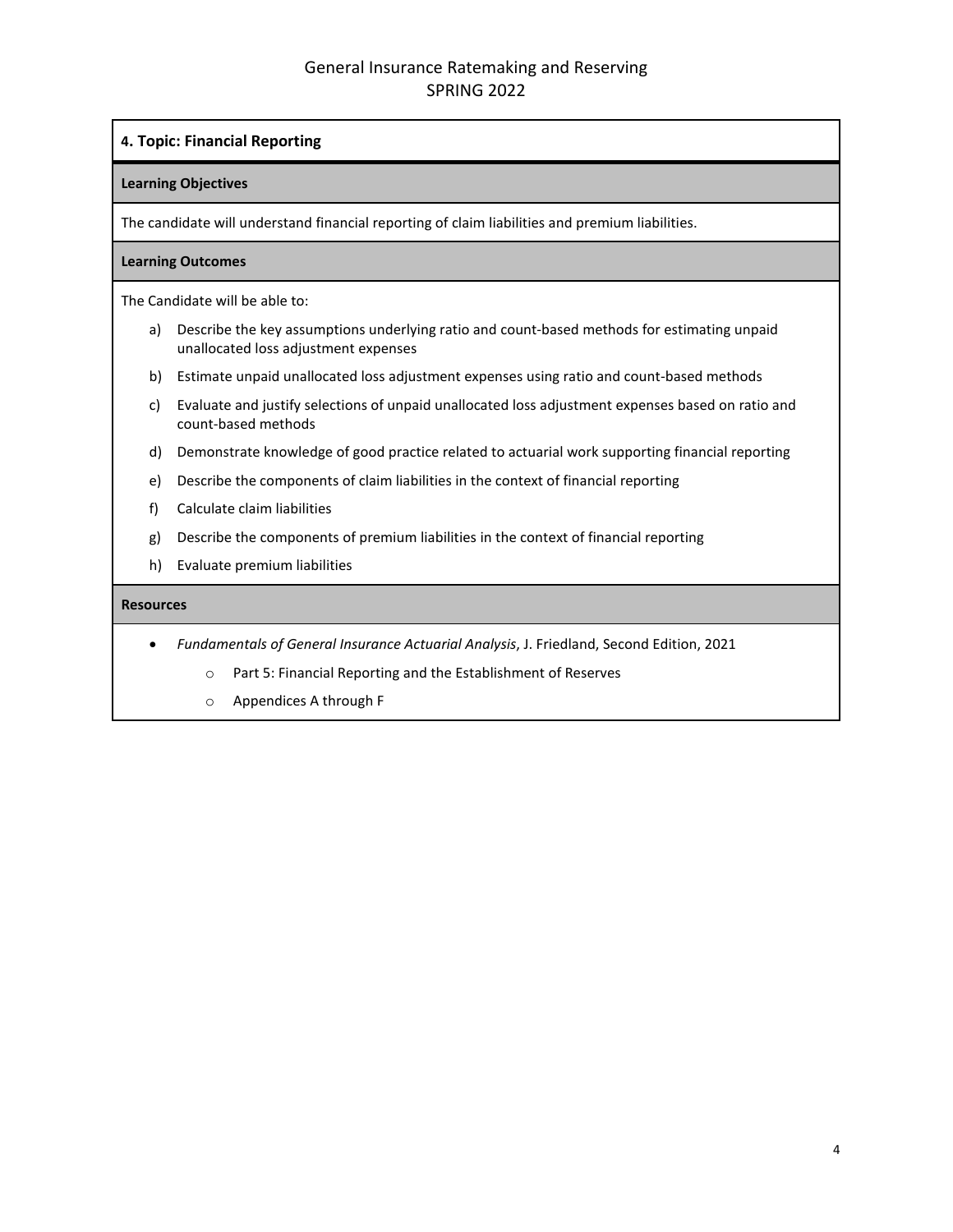# General Insurance Ratemaking and Reserving SPRING 2022

# **5. Topic: Trending**

# **Learning Objectives**

The candidate will understand trending procedures as applied to ultimate claims, exposures and premiums.

# **Learning Outcomes**

The Candidate will be able to:

- a) Identify and describe the influences of portfolio changes on claim frequency and severity
- b) Identify the time periods associated with trending procedures
- c) Analyze and evaluate trend for claims (including frequency, severity, and pure premium) and exposures (including inflation-sensitive exposures and premiums)
- d) Choose trend rates for claims (frequency, severity, and pure premium) and exposures
- e) Calculate trend factors for claims and exposures

- *Fundamentals of General Insurance Actuarial Analysis*, J. Friedland, Second Edition, 2021
	- o Part 6: Trending Procedures
	- o Appendices A through F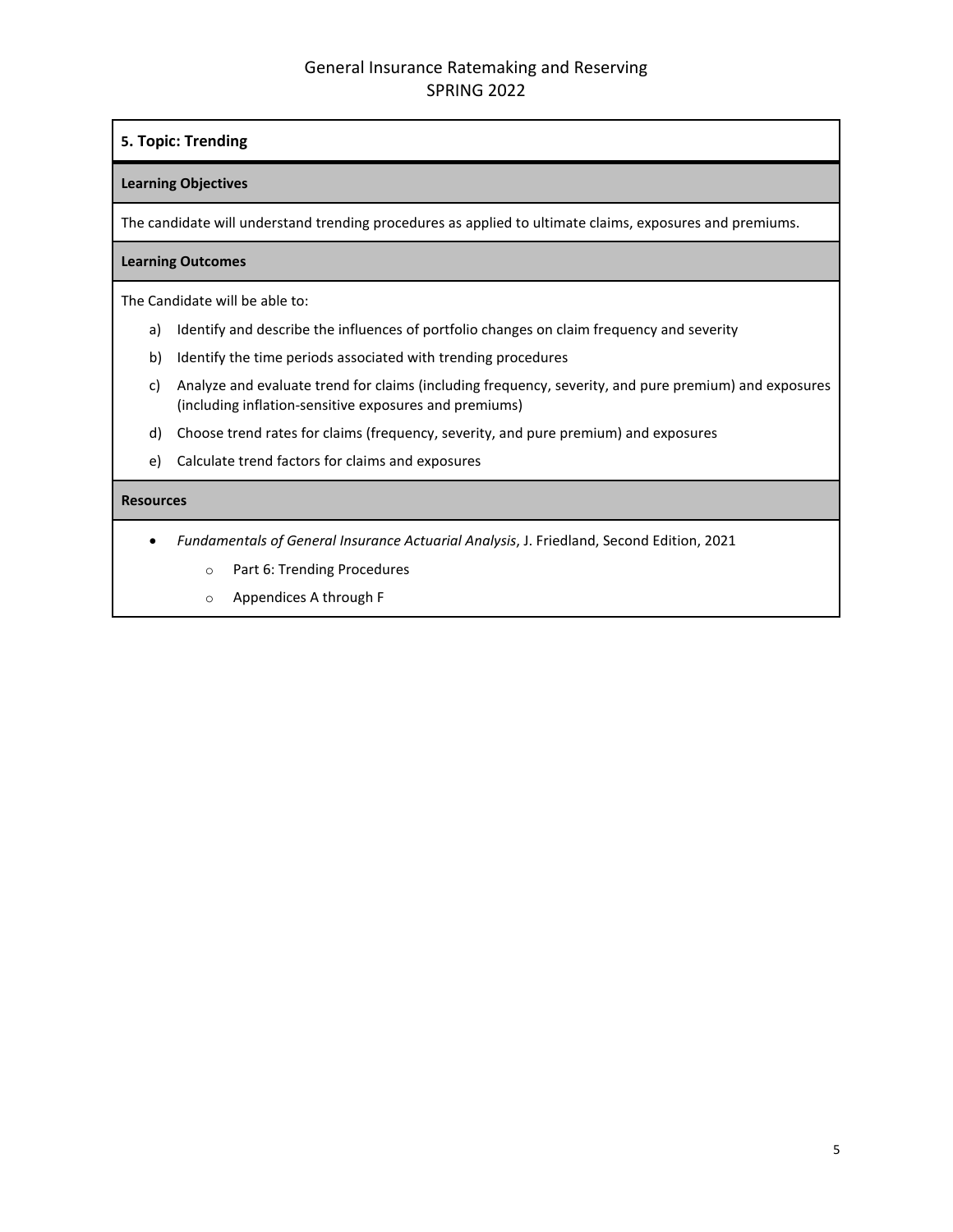# **6. Topic: Ratemaking**

# **Learning Objectives**

The candidate will understand how to apply the fundamental ratemaking techniques of general insurance.

# **Learning Outcomes**

The Candidate will be able to:

- a) Describe the objectives of general insurance rate regulation
- b) Identify the different types of rate regulatory approaches for general insurance
- c) Describe the purpose of base rates and rating factors and explain how they are used to determine an insured's premium
- d) Quantify different types of expenses required for ratemaking including expense trending procedures
- e) Incorporate underwriting profit and contingency margins in ratemaking
- f) Explain the requirements for loadings for catastrophes and large claims in ratemaking
- g) Calculate loadings for catastrophes and large claims
- h) Apply loadings for catastrophes and large claims in ratemaking
- i) Describe the claim ratio and pure premium methods of ratemaking
- j) Calculate indicated rates and indicated rate changes using the claim ratio and pure premium methods
- k) Demonstrate the use of credibility in ratemaking
- l) Calculate risk classification changes
- m) Describe key considerations in the analysis of deductible factors and increased limits factors
- n) Calculate deductible factors and increased limits factors
- o) Explain coinsurance and coinsurance penalties
- p) Analyze coinsurance formulas to calculate the amount retained by the insured and paid by the insurer given various scenarios of coinsurance requirements, amounts insured, and covered losses
- q) Distinguish occurrence-based and claims-made based coverage
- r) Calculate rates for claims-made coverage as well as claims-made maturity and tail factors
- s) Explain the premise of experience rating
- t) Describe the types of experience rating used with general insurance
- u) Determine experience rating modification factors and experience rating adjustments

- *Fundamentals of General Insurance Actuarial Analysis*, J. Friedland, Second Edition, 2021
	- o Part 7: Ratemaking
	- o Appendices A through F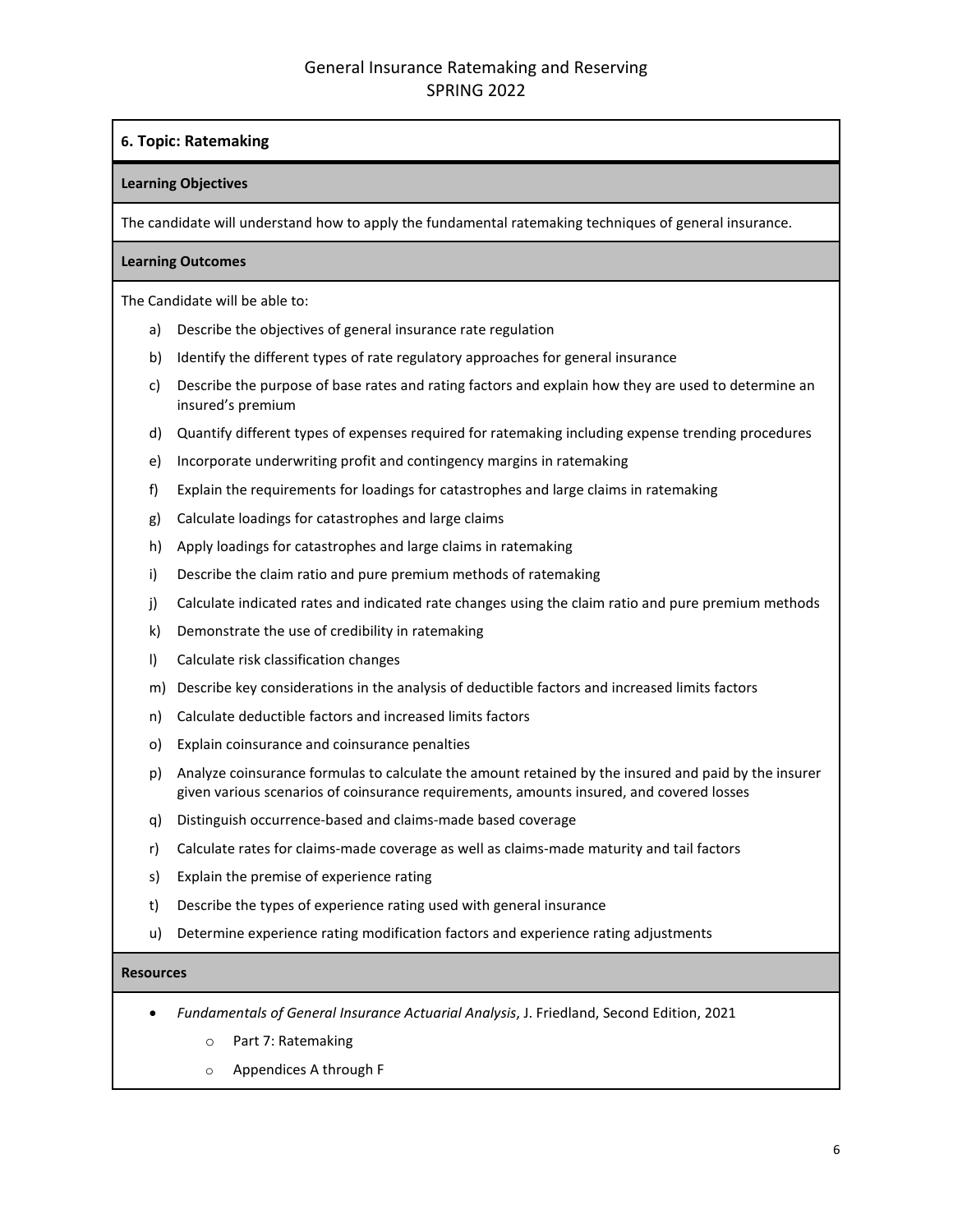# General Insurance Ratemaking and Reserving SPRING 2022

# **7. Topic: Monitoring Results**

#### **Learning Objectives**

The candidate will understand the need for monitoring results.

# **Learning Outcomes**

The Candidate will be able to:

- a) Describe the role of monitoring in ultimate values and pricing
- b) Analyze actual claims experience relative to expectations
- c) Develop plans for future actuarial work based on the results of monitoring
- d) Demonstrate the use of the actuarial control cycle in the context of monitoring

- *Fundamentals of General Insurance Actuarial Analysis*, J. Friedland, Second Edition, 2021
	- o Part 8: Monitoring Results
	- o Appendices A through F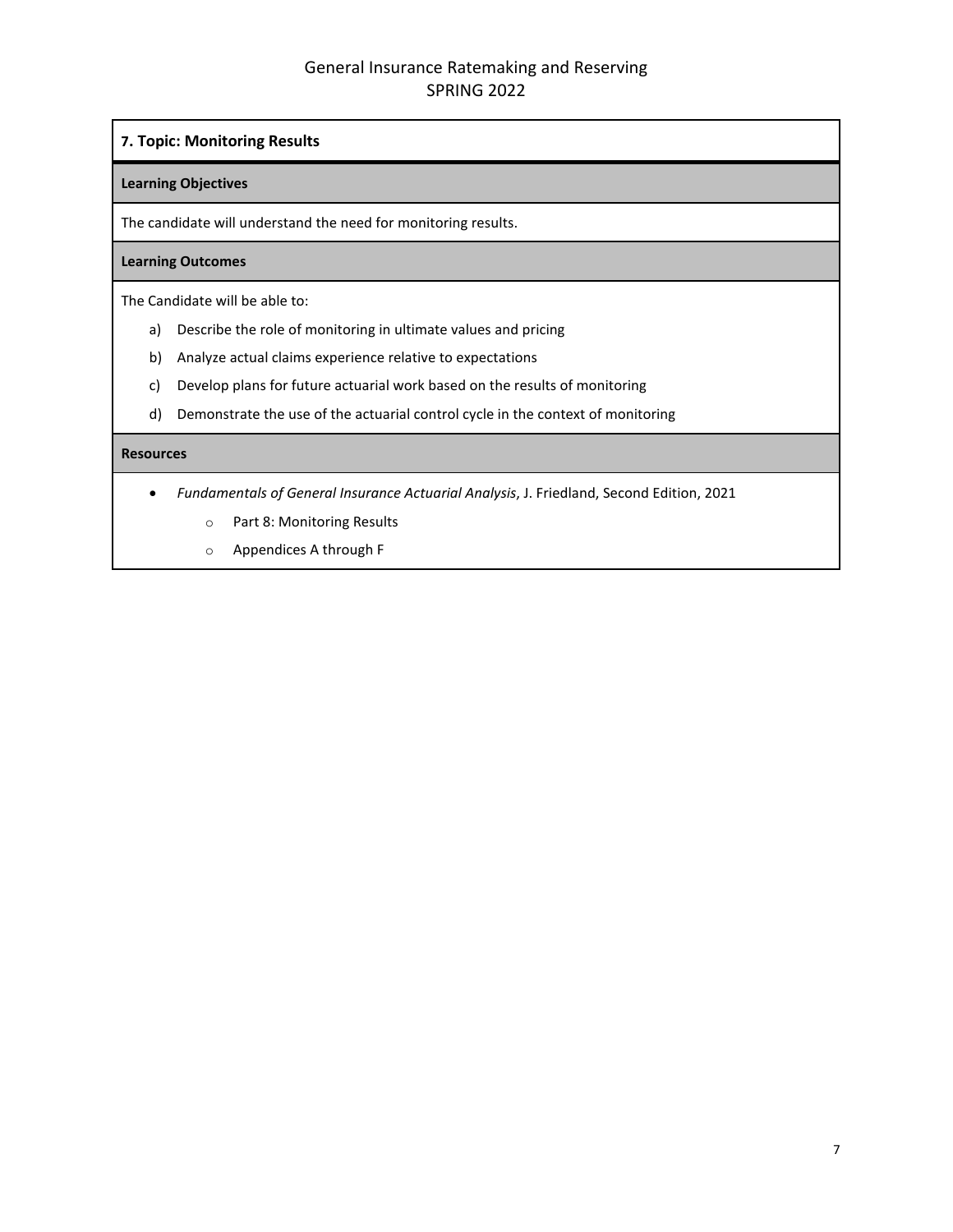# **8. Topic: Analyze and evaluate real-life scenarios**

#### **Learning Objectives**

The candidate will be able to define an approach for actuarial analyses supporting financial reporting and ratemaking analyses under various real-life scenarios. The candidates will be able to define funding requirements for self-insurers.

#### **Learning Outcomes**

The Candidate will be able to:

- a) Identify data and information requirements
- b) Conduct investigative testing
- c) Choose projection methods to estimate ultimate values
- d) Estimate ultimate values
- e) Justify selections of ultimate values
- f) Develop reserves for financial reporting
- g) Conduct self-insurer funding analyses for prospective periods including increased limits and deductible analyses
- h) Design a self-insurer cost allocation system based on fundamentals of experience rating

# **Resources**

• *Fundamentals of General Insurance Actuarial Analysis*, J. Friedland, Second Edition, 2021

o Appendices A through G

**[Candidates may also use First Edition, 2013 (Appendices A through F) with 2019 Supplement (Appendix I)]**